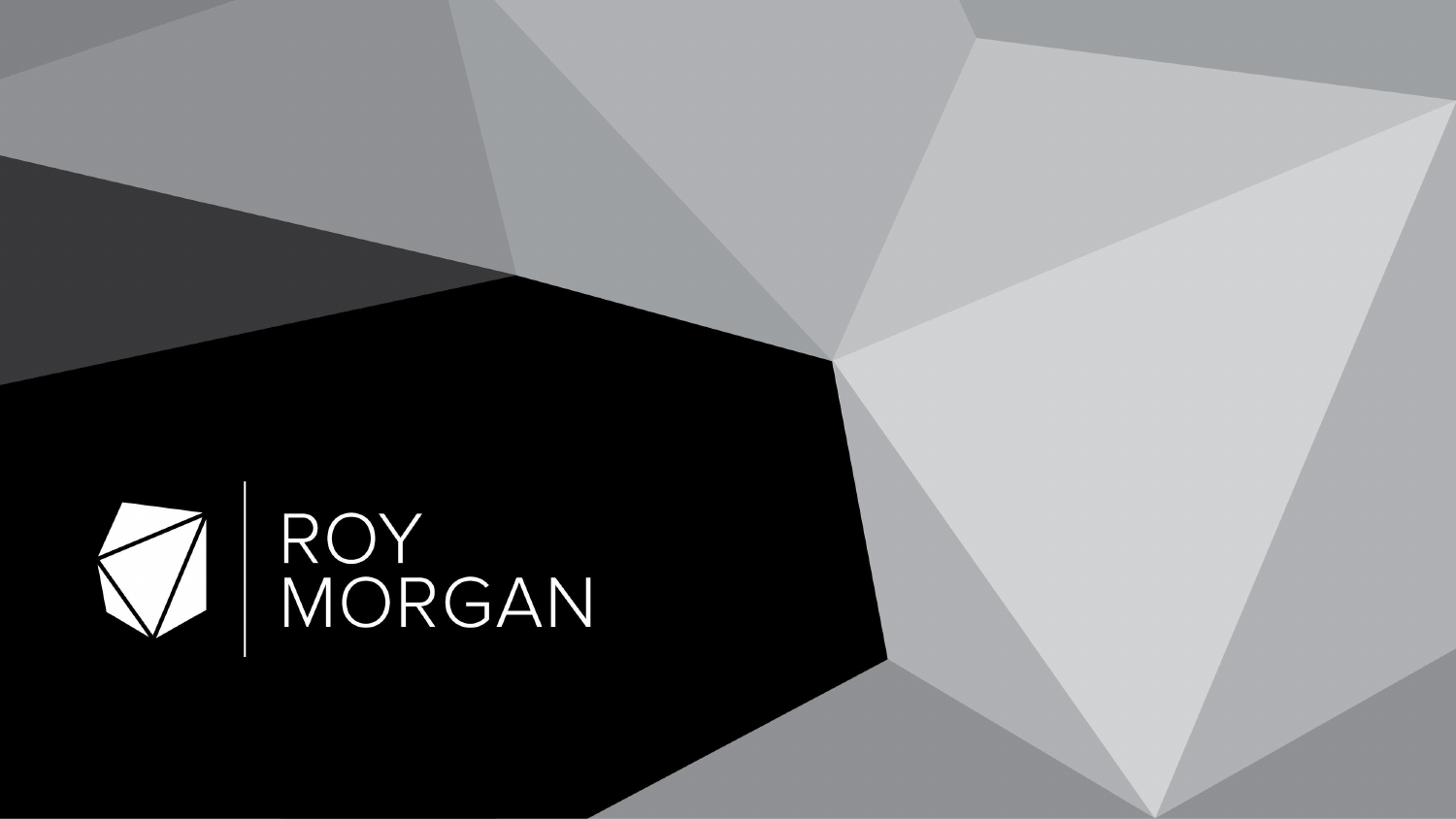## Data Accuracy A compilation of examples

New Zealand - June 2020

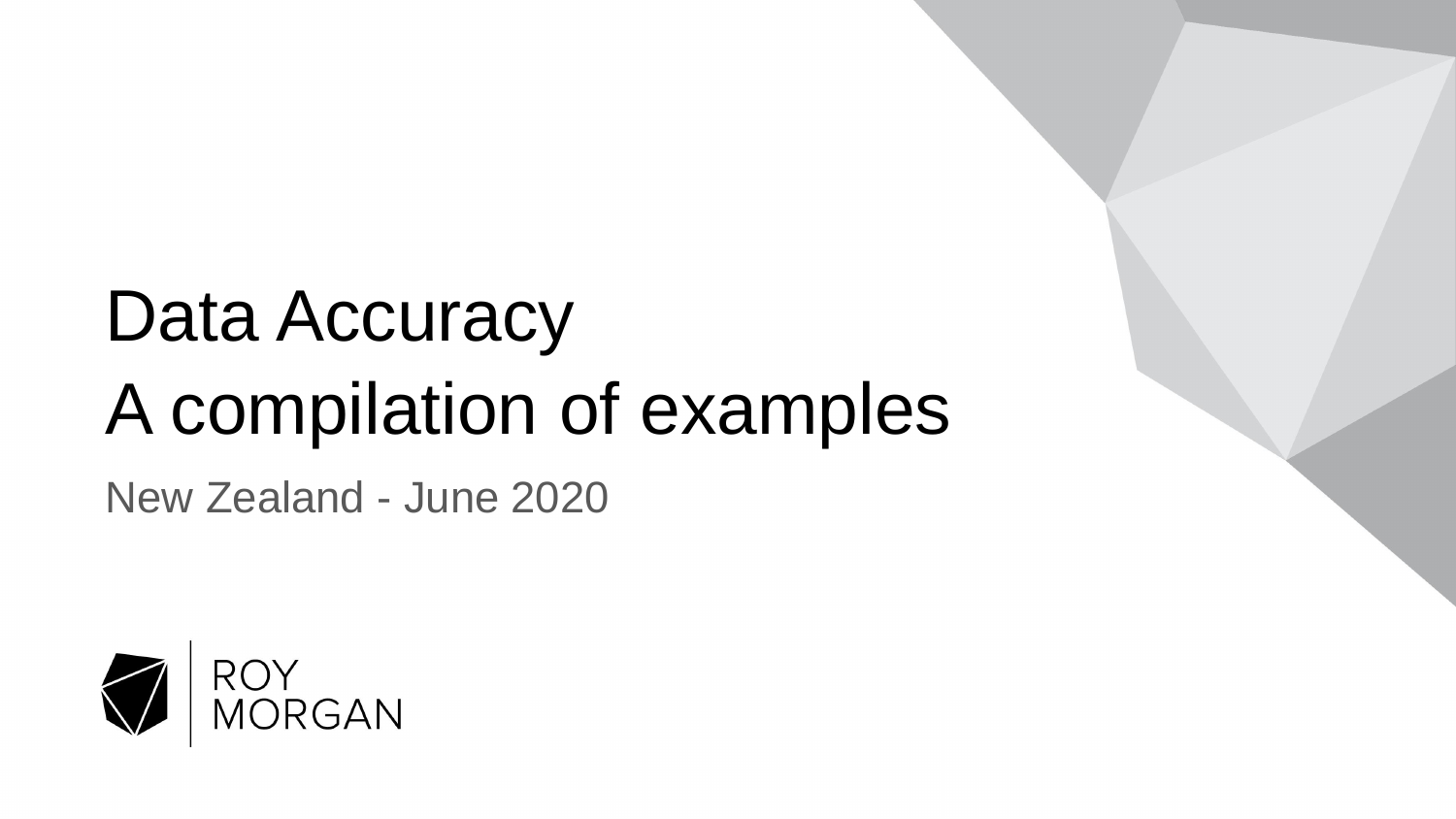| <b>Comparative Statistics</b> |                                                                                      | <b>External Data Source</b><br>(all ages unless otherwise stated)                                                                                                                  | <b>Roy Morgan Single Source</b><br>(aged 14+ unless otherwise stated)                                                                                  |
|-------------------------------|--------------------------------------------------------------------------------------|------------------------------------------------------------------------------------------------------------------------------------------------------------------------------------|--------------------------------------------------------------------------------------------------------------------------------------------------------|
|                               | Country of Birth                                                                     | New Zealand - 72.6%<br>United Kingdom - 5.7%<br>Australia - 1.6%<br>Europe - 2.1%<br>Pacific Islands - 3.7%<br>Other - 14.3%<br>March 2018 Census<br><b>Statistics New Zealand</b> | New Zealand - 78.8%<br>United Kingdom - 6.3%<br>Australia - 1.9%<br>Europe - 1.9%<br>Pacific Islands - 1.1%<br>Other - 10.0%<br>12 months to June 2020 |
|                               | Labour Force<br>(Number of Employed Persons)                                         | 2.7 million<br>$(Aged 15+)$<br>Household Labour Force Survey<br><b>Statistics New Zealand</b><br>Quarter to June 2020                                                              | 2.6 million<br>$(Aged 14+)$<br>Quarter to June 2020                                                                                                    |
| 0 <sup>0</sup>                | Labour Force Participation Rate                                                      | 67%<br>Household Labour Force Survey<br><b>Statistics New Zealand</b><br>Quarter to June 2020                                                                                      | 70%<br>$(Aged 14+)$<br>Quarter to June 2020                                                                                                            |
| $\frac{1}{2}$                 | Persons Purchasing or Ordering Goods or Services<br>via the Internet for Private Use | 1.8 million<br>NZ Post<br>The Full Download Report 2018                                                                                                                            | 2.3 million<br>12 months to June 2020                                                                                                                  |
|                               | Time Spent watching TV<br>(Per Week)                                                 | 959 minutes<br>$(Aged 15+)$<br>Where are the Audiences 2020<br>NZ on Air                                                                                                           | 954 minutes<br>$(Aged 15+)$<br>12 months to June 2020                                                                                                  |
| S                             | Household Expenditure (Weekly)                                                       | \$1,349<br><b>Household Expenditure Statistics</b><br><b>Statistics New Zealand</b><br>June 2019                                                                                   | \$1,514<br>12 months to June 2020                                                                                                                      |

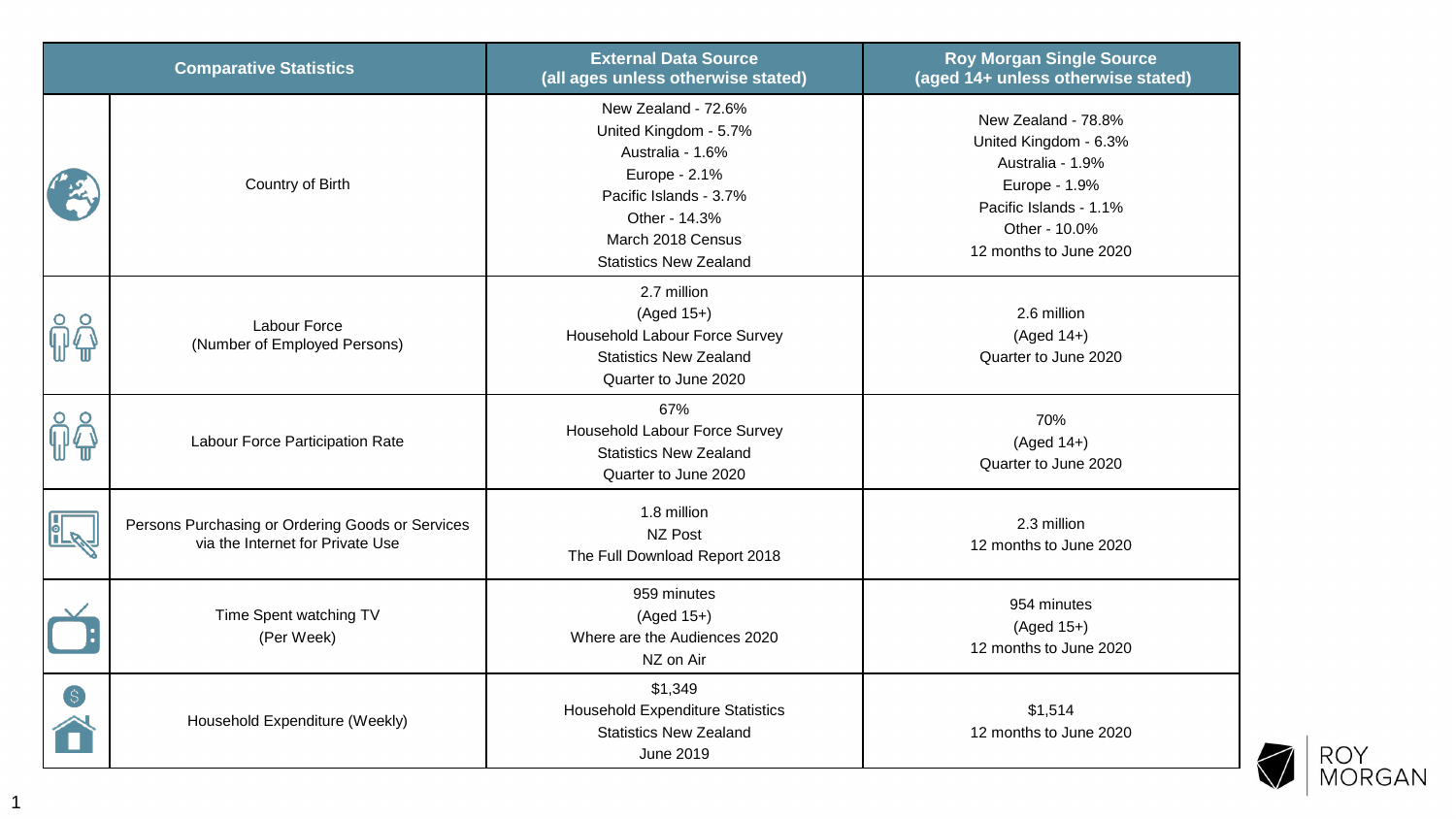| <b>Comparative Statistics</b> |                                                                                                                        | <b>External Data Source</b><br>(all ages unless otherwise stated)                                                         | <b>Roy Morgan Single Source</b><br>(aged 14+ unless otherwise stated)             |
|-------------------------------|------------------------------------------------------------------------------------------------------------------------|---------------------------------------------------------------------------------------------------------------------------|-----------------------------------------------------------------------------------|
| IS.                           | Average Weekly Income<br>(All Sources)<br>Annualised                                                                   | \$44,980<br>$(Aged 15+)$<br>Labour Market Statistics (Income)<br><b>Statistics New Zealand</b><br>12 months to June 2020  | \$48,806<br>$(Aged 15+)$<br>Quarter to June 2020                                  |
| IS.                           | Average Household Income*<br>(All Sources)<br>Annualised<br>(*Note: Households with at least<br>one person aged 18-64) | \$104,988<br>$(Aged 15+)$<br>Labour Market Statistics (Income)<br><b>Statistics New Zealand</b><br>12 months to June 2020 | \$103,093<br>$(Aged 15+)$<br>Quarter to June 2020                                 |
| IS                            | Percentage of Population earning \$2,000 or more a<br>week                                                             | 7%<br>$(Aged 15+)$<br>March 2018 Census<br><b>Statistics New Zealand</b>                                                  | 9.2%<br>$(Aged 15+)$<br>12 months to June 2020<br>(6.5% - 12 months to June 2018) |
| S.                            | Average Amount in Savings and Investments                                                                              | \$283,207 per Person<br>Reserve Bank of New Zealand<br>June 2020                                                          | \$264,555 per Person<br>6 months to June 2020                                     |
|                               | Percentage of Population with an<br>Overweight Body Mass Index                                                         | Men - 40%<br><b>Women - 31%</b><br>$(Aged 15+)$<br>New Zealand Health Survey (2019/20)<br>Ministry of Health              | Men - 39%<br>Women - 27%<br>$(Aged 18+)$<br>Quarter to June 2020                  |

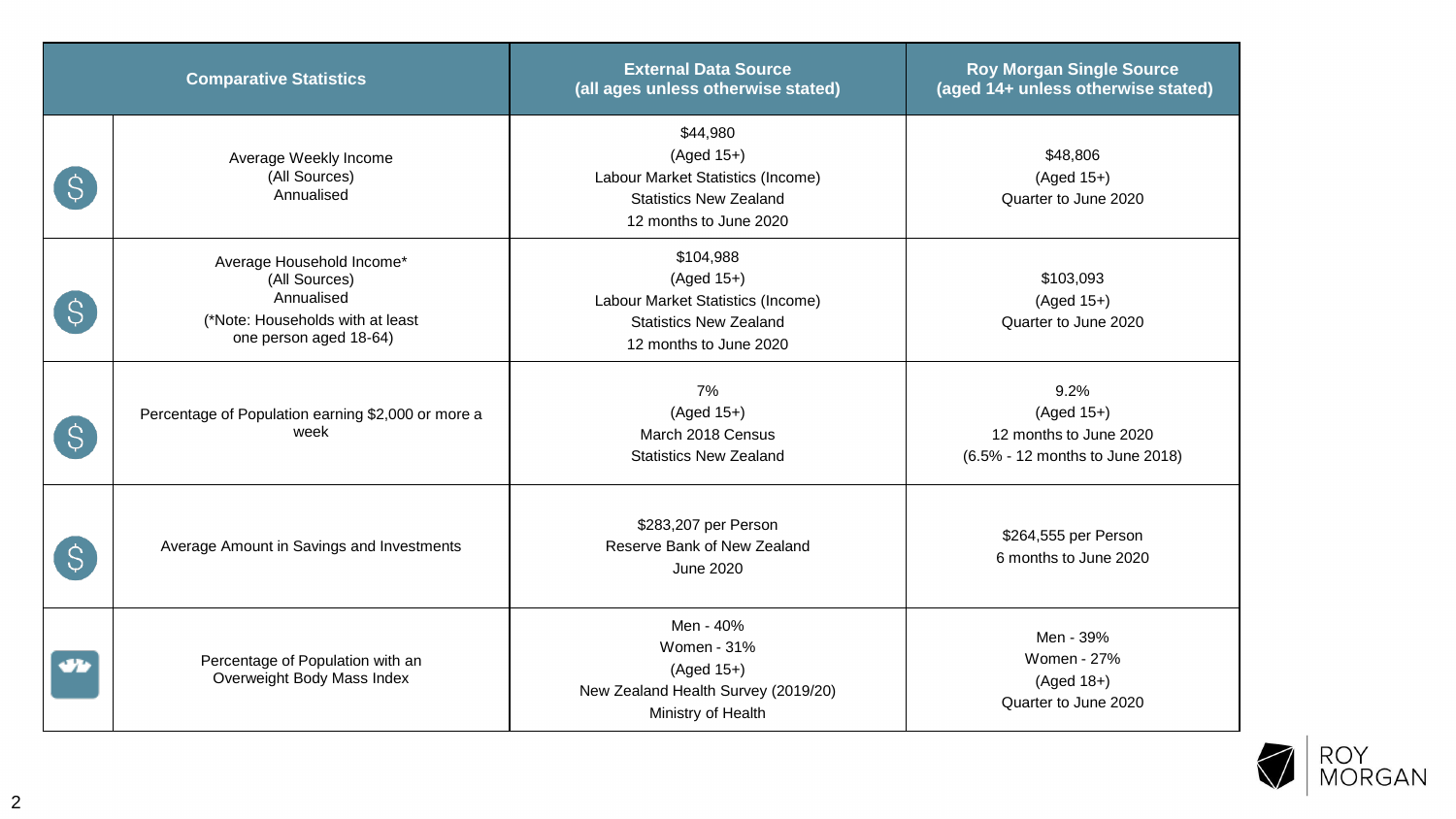| <b>Comparative Statistics</b> |                                                                        | <b>External Data Source</b><br>(all ages unless otherwise stated)                                                                | <b>Roy Morgan Single Source</b><br>(aged 14+ unless otherwise stated)                                                             |
|-------------------------------|------------------------------------------------------------------------|----------------------------------------------------------------------------------------------------------------------------------|-----------------------------------------------------------------------------------------------------------------------------------|
| <b>E</b><br>EU                | Average Height                                                         | Men - 176 cm<br>Women - 163 cm<br>(Aged 15+)<br>New Zealand Health Survey (2019/20)<br>Ministry of Health                        | Men - 177 cm<br>Women - 165 cm<br>12 months to June 2020                                                                          |
|                               | Average Weight                                                         | Men - 87 kg<br>Women - 75 kg<br>$(Aged 15+)$<br>New Zealand Health Survey (2019/20)<br>Ministry of Health                        | Men - 88 kg<br>Women - 76 kg<br>12 months to June 2020                                                                            |
|                               | Smoking Incidence                                                      | 13.2%*<br>$(Aged 15+)$<br>March 2018 Census<br><b>Statistics New Zealand</b><br>(*Regularly smokes one or more cigarettes a day) | 10.9%*<br>$(Aged 18+)$<br>6 months to June 2020<br>(12.8%* - 6 months to June 2018)<br>(*Smoked Cigarettes in the last 12 months) |
|                               | Alcohol Consumption by Gender<br>(Drunk Alcohol in the last 12 months) | Men - 85%<br><b>Women - 79%</b><br>$(Aged 15+)$<br>New Zealand Health Survey (2019/20)<br>Ministry of Health                     | Men - 81%<br><b>Women - 79%</b><br>$(Aged 18+)$<br>12 months to June 2020                                                         |
|                               | Pet Ownership<br>(% of Households)                                     | Cat - 41%<br>Dog - 34%<br>Companion Animals in New Zealand 2020<br><b>Companion Animals New Zealand</b>                          | Cat - 41%<br>Dog - 27%<br>12 months to June 2020                                                                                  |